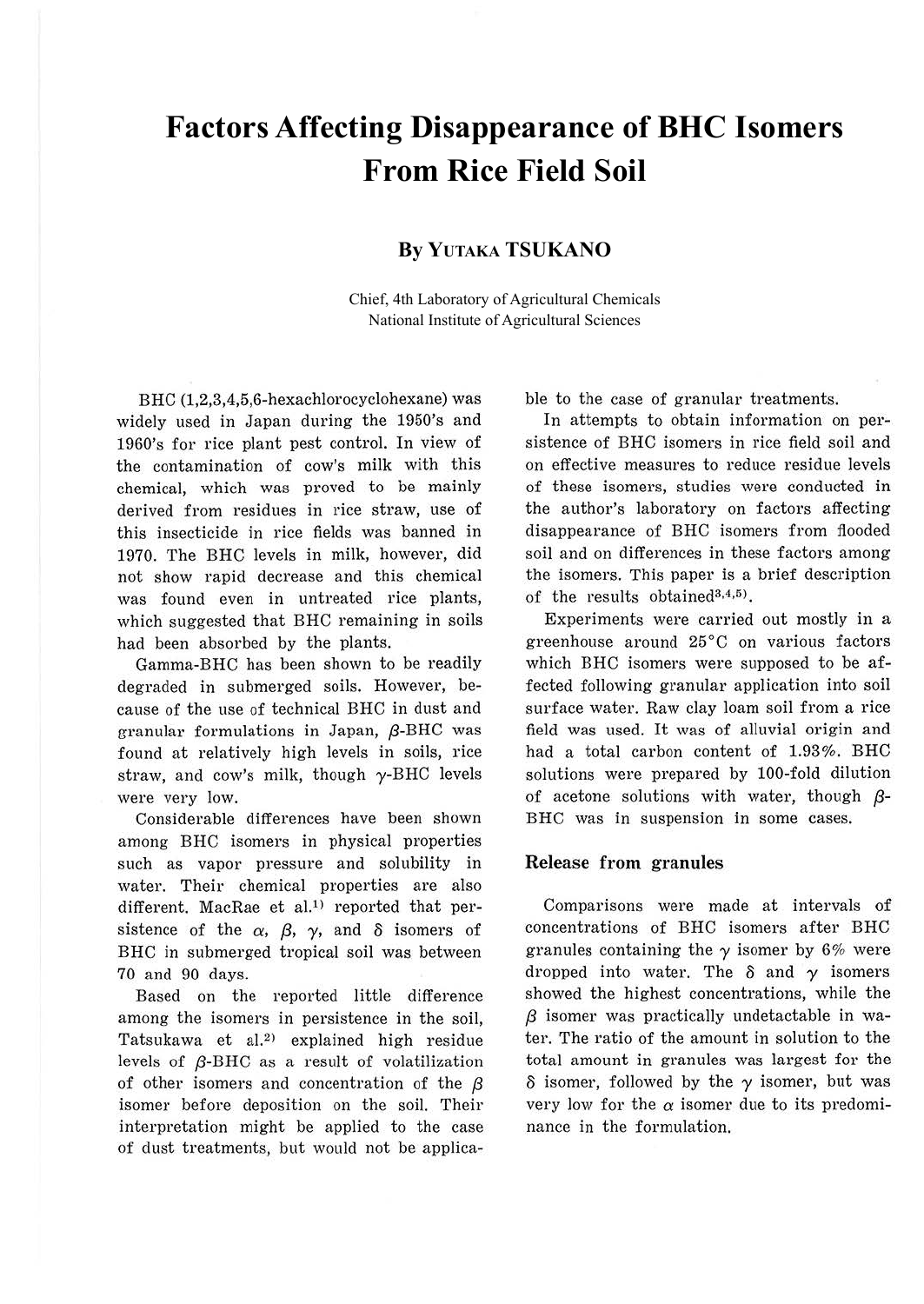# Disappearance from water surface

Disappearance from water surface was investigated as one of the possible ways through which BHC isomers released from granules were lost. Fig. 1 shows the result obtained



Fig. 1. Disappearance of BHC isomers from water surface

with a solution containing the four isomers each at 0.05 ppm. Alpha-BHC disappeared most rapidly, followed by  $\gamma$ -BHC, while  $\delta$ and  $\beta$ -BHC were lost very slowly and were concentrated as water evaporated. The slow disappearance of the *8* isomer, despite its high vapor pressure, should be ascribed to its relatively high solubility.

#### Translocation from standing water to soil

Water containing the four BHC isomers at 1.0 ppm was introduced onto flooded, leveled soil, and the surface water and the soil layer were analyzed at intervals for the isomers. In the presence of sodium azide, amounts of the four isomers in water decreased, while those in the soil layer increased during the first two weeks, the changes being mainly attributable to the adsorption of the isomers by the soil.

In the absence of the azide, the  $\alpha$ ,  $\beta$ , and

 $\gamma$  isomers gave similar curves, but the amount of the  $\gamma$  isomer in the soil layer decreased considerably during the second week probably due to degradation in the soil (Fig. 2) .

### Partition between soil and water

Comparisons were made of the partition of BHC isomers between soil and water with two soils. One was the clay loam soil of al-1 uvial origin, and the other a silt loam soil from volcanic ash with a high total carbon content. Aqueous solutions (or suspensions) of each isomer were shaken with air-dried soil for two hours at 25"C.

The amounts of the isomers partitioned on unit weight of the soil were then calculated from the differences between the initial and final concentrations and plotted logarithmically against the final concentrations in water.

Linear relations were obtained with one exception as shown in Fig. 8, satisfying the Freundlich's adsorption isotherm,  $A = kC<sup>n</sup>$ , and proving that BHC isomers partitioned on the soil were adsorbed by the soil. With the alluvial soil,  $\beta$ -BHC did not give a linear relation within the concentration range, which was ascribed to the relatively low adsorptivity of the soil and the low solubility of the isomer in water.

#### **Movement in** soil

In relation to adsorption by soil, BHC isomers were tested for movability in a soil column. Water containing  $62.5~\mu$ g each of the four isomers was placed on a soil column of 8.5 cm long and 8.6 cm in diameter. After being percolated with a dilute sodium azide solution, the column was divided horizontally into four equal portions and analyzed.

The  $\beta$  and  $\delta$  isomers were found remaining in the top layer. On the other hand, the  $\alpha$ and  $\gamma$  isomers were distributed in the upper two layers, suggesting that the two isomers were carried downward by the percolated water.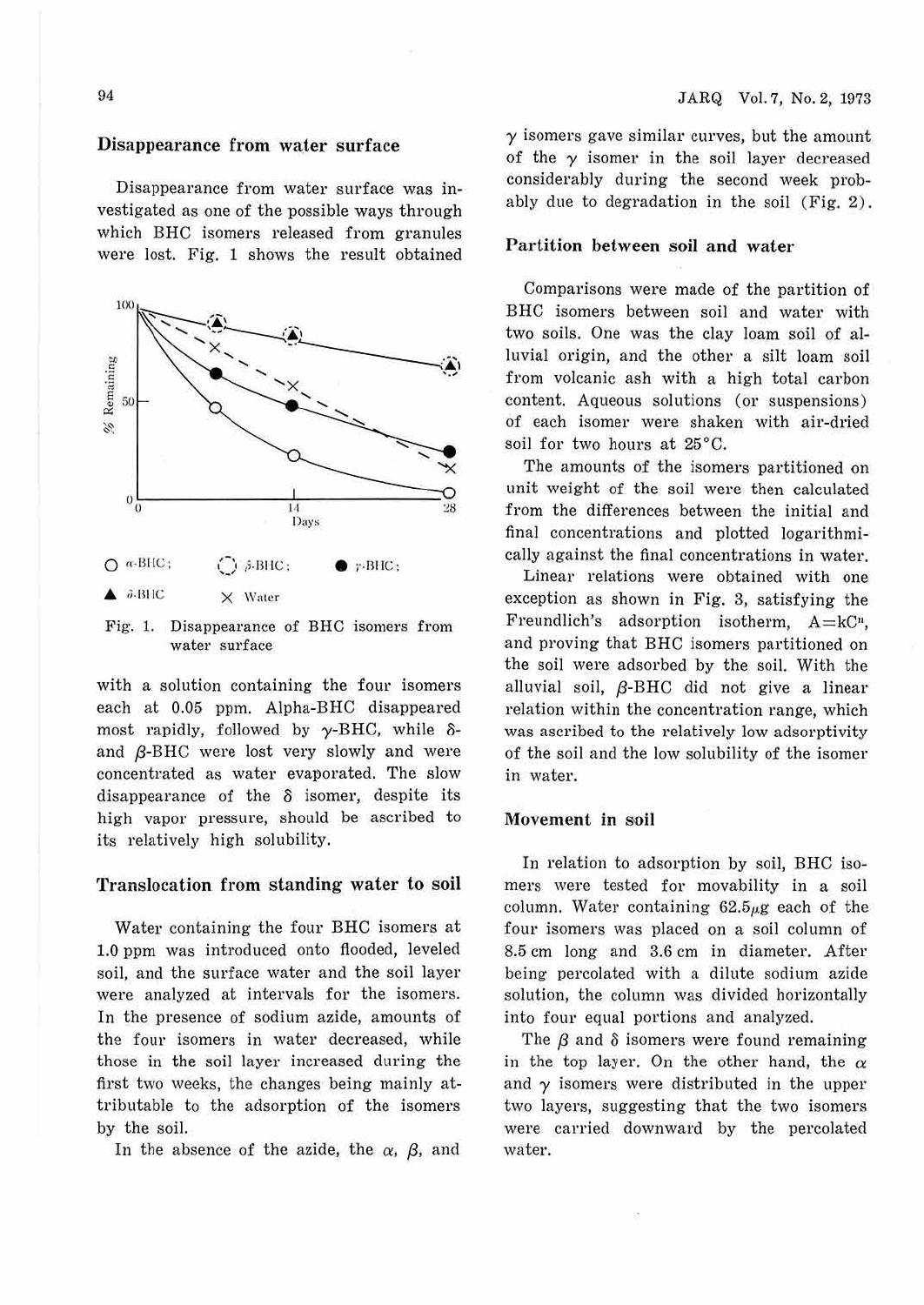

**Fig. 2. Translocation of BHC isomers from standing water to soil** 

During the plant-growth season, daily water percolation of 2-3 cm is observed in many Japanese rice fields. The  $\alpha$  and  $\gamma$  isomers may be carried downward by the percolation water and distributed widely in the soil where these isomers are exposed to microbial attack.

# Degradation in soil

Mixtures of soil and water were treated with the four isomers and incubated with or without sodium azide. As shown in Fig. 4,  $\gamma$ -BHC disappeared most rapidly, followed by

 $\alpha$ -BHC, whereas  $\beta$ - and  $\delta$ -BHC slowly disappeared under nonsterilized conditions. In the presence of the azide, all of the four isomers disappeared very slowly with little difference among the isomers in the disappearance rate.

Rapid rates of disappearance of these isomers under nonsterilized conditions as compared with those in azide-treated soil suggested that a microorganism or microorganisms play an important role in the disappearance of BHC isomers in flooded soil.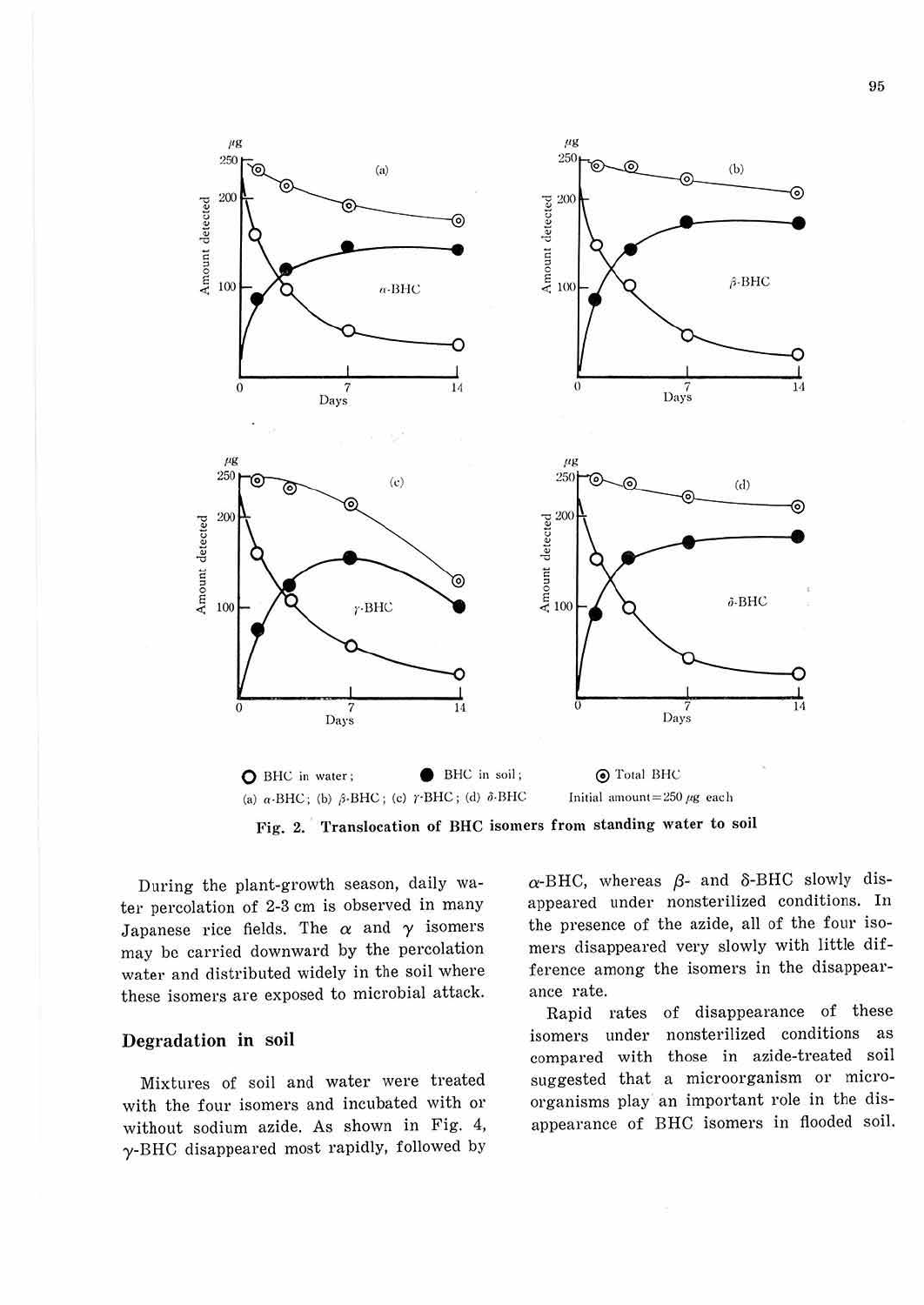96



Fig. 3. Partition of BHC isomers between soil and water

## **Degradation** products

As a degradation product of  $\gamma$ -BHC, Yule

et al. observed the formation of  $\gamma$ -PCCH  $(\gamma$ -2,3,4,5,6-pentachloro-1-cyclohexene) in percolated and standing moist soil treated with lindane. However, it remained unknown whether or not  $\gamma$ -BHC is degraded through the same substance under submerged conditions.

The author and his coworker succeeded in obtaining a degradation product different from y-PCCH in flooded soil treated with the isomer<sup>3</sup>). Based on its gas chromatogram, melting point, and mass and infrared spectra, the products was identified as  $\gamma$ -BTC ( $\gamma$ -3,4,5,6-tetrachloro-1-cyclohexene).

Gamma-BTC was detected only in small amounts even at its maximum level, which may be explained by the fact that this compound is much more unstable than the parent insecticide in flooded soil.

The formation of  $\gamma$ -BTC was also observed in potted soils four weeks after the surface water was treated with lindane while rice plants were growing on them under common agricultural practice.

Degradation of  $\gamma$ -BHC through  $\gamma$ -BTC may, therefore, have occurred actually and commonly in rice field soils, and contributed to the reduction of  $\gamma$ -BHC levels.

Recently, a similar product has been detected in flooded soil treated with  $\alpha$ -BHC and tentatively identified as  $\delta$ -BTC based on its retention times in gas chromatography<sup>4</sup>).



Fig. 4. Degradation of BHC isomers in flooded soil